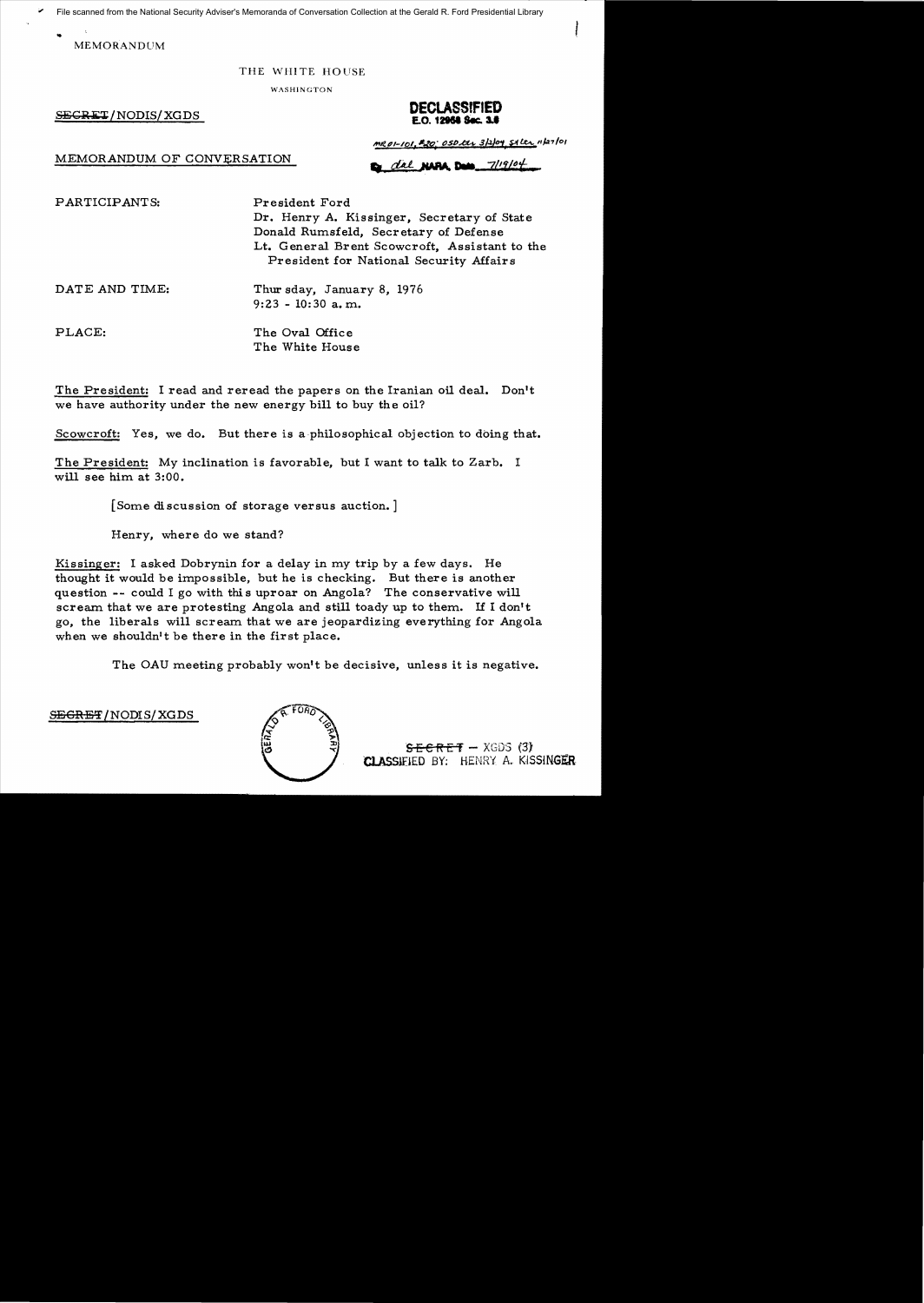## $S$ E<del>GRET</del> /NODIS/ XG DS  $-2$  -

Rumsfeld: Henry has a good point. It is not just the seeming contradiction between our concern on Angola and going to the Soviet Union. There are so many people who will say what the hell is going on.

Kissinger: If I didn't go, I would have to say that under these conditions it would create the wrong impressions, that we want SALT and will submit our proposals at Geneva and continue working with the Soviet Union. My people think that if we postpone again now we won't get SALT this year.

Rumsfeld: I don't think we should assume we couldn't get a deal later.

The President: My feeling is SALT II is in the best interests of the United States and the world. Second, I have the feeling that if we don't continue to move constructively, we won't get one in 1976. Won't your cancellation preclude us moving in a constructive way? What else could we do?

Kissinger: A cancellation wouldn't really calm the conservatives until Reagan was disposed of. The liberals will scream that we are paying for Angola twice, but they may pressure you to negotiate SALT.

Rumsfeld: That is not bad.

[Discussion of timing, Congressional ratification, etc. Kissinger argued against Option IV, unless put in Geneva. Rumsfeld said the JCS arent' in concrete and we should discuss the essence of the difference between III and IV. ]

Rumsfeld: Both for your decision making process you should see the essence of the difference between III and IV. George Brown's judgment is to present IV, then go with G or pieces of III, then let you decide on a fallback.

The President: [Discussed procedure at the NSC meeting]. I would like a military assessment of the difference between these options and no agreement.

Kissinger: Jim [Schlesinger] was really willing at the last NSC meeting to let Backfire run free.

I think on the negotiation we should look at the best reasonable outcome. If you start with Backfire, since they have said a million times they wouldn't do it, they know there must be a fallback.

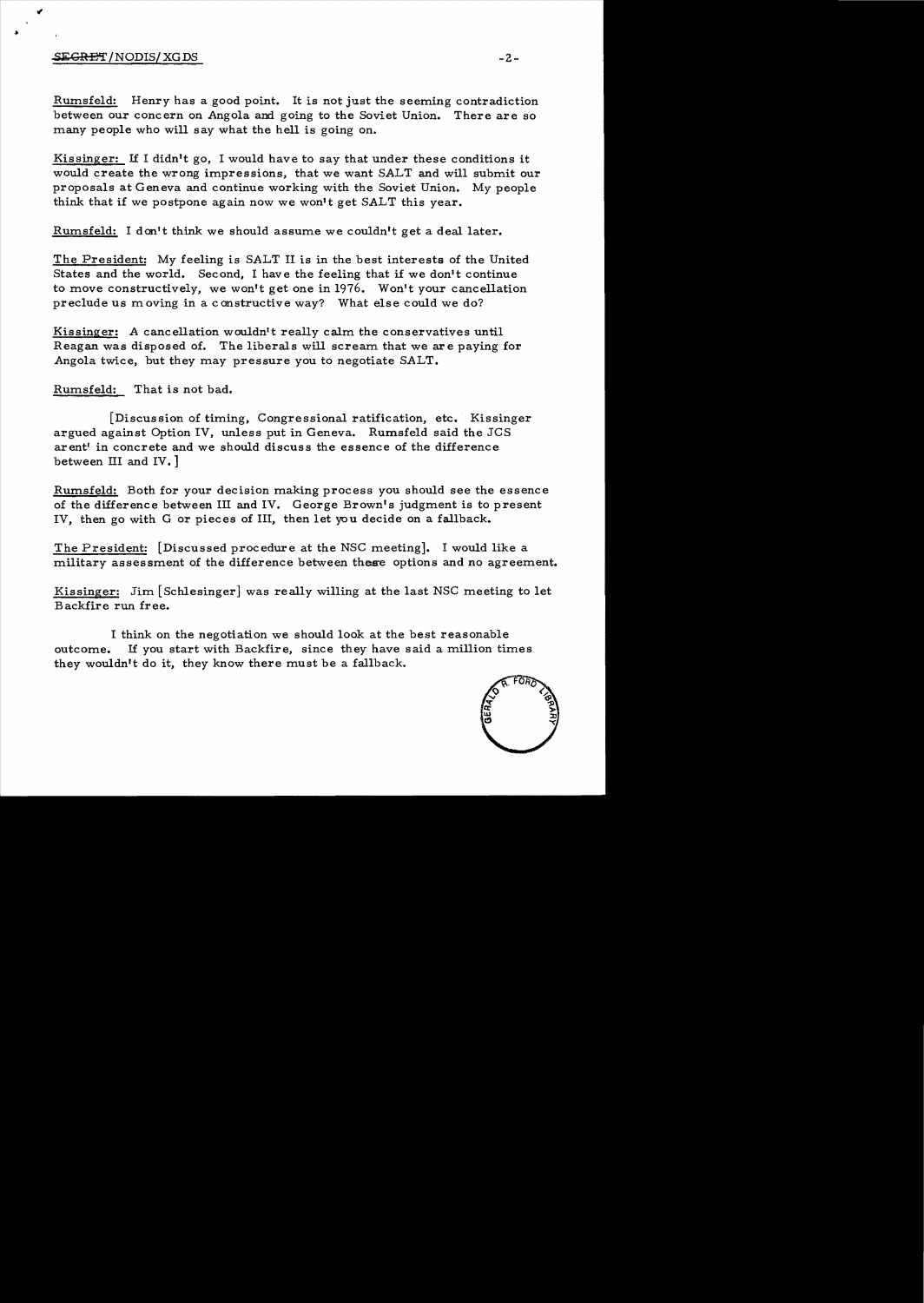PIKR<br>PIKR  $9:33 - 10:30$ PQ real & research a framin and clear. Rent we have artificity milk energy hill to him S. Jes, But that is a philo. scylition to that P. Ung inclination is family but I mout to talk to Zarle. I with the him at 3:00 (Som brien fortage is a autric)  $\overline{+}$ K I suched Detry for a blog. He this my assists but he checking. But this is sunther presting - charle In go us this inform on Onigola? The Conservation will seriam and protesting anyola & still took up to them, Tof I don't, a february will scream and Jeopandysin wary thing for anyoth when are Mondant be There in 1st place. Ode mity portal man't be dicision, unles R Khas a good point. It not just incontra Let. Om concern anonyota + your to . SU, There are so) many jegele intremaît son what i hell K If Ilrdrit & crowd home to any under these conditions it would water a aroug day waising, that we want Salt & will subwat am proposed at anna a continua coasting of SU. Ung people think if are gestions were cus aren't débutterant chien indertraissement une vouloire que a voire jeune Contains & move constructively, and want get one In 76. Want jour carry prehable in marin ma emotivitat any at hat the culd medo? Receipon depoint for The behinds with scream and DECLASSIFIED E.O. 12958 Sec. 3.6 <u> maoi-ioi, 420; OSDetz 3/2/04, et ltr il</u> 27/01 del NARA Data 8/11/04